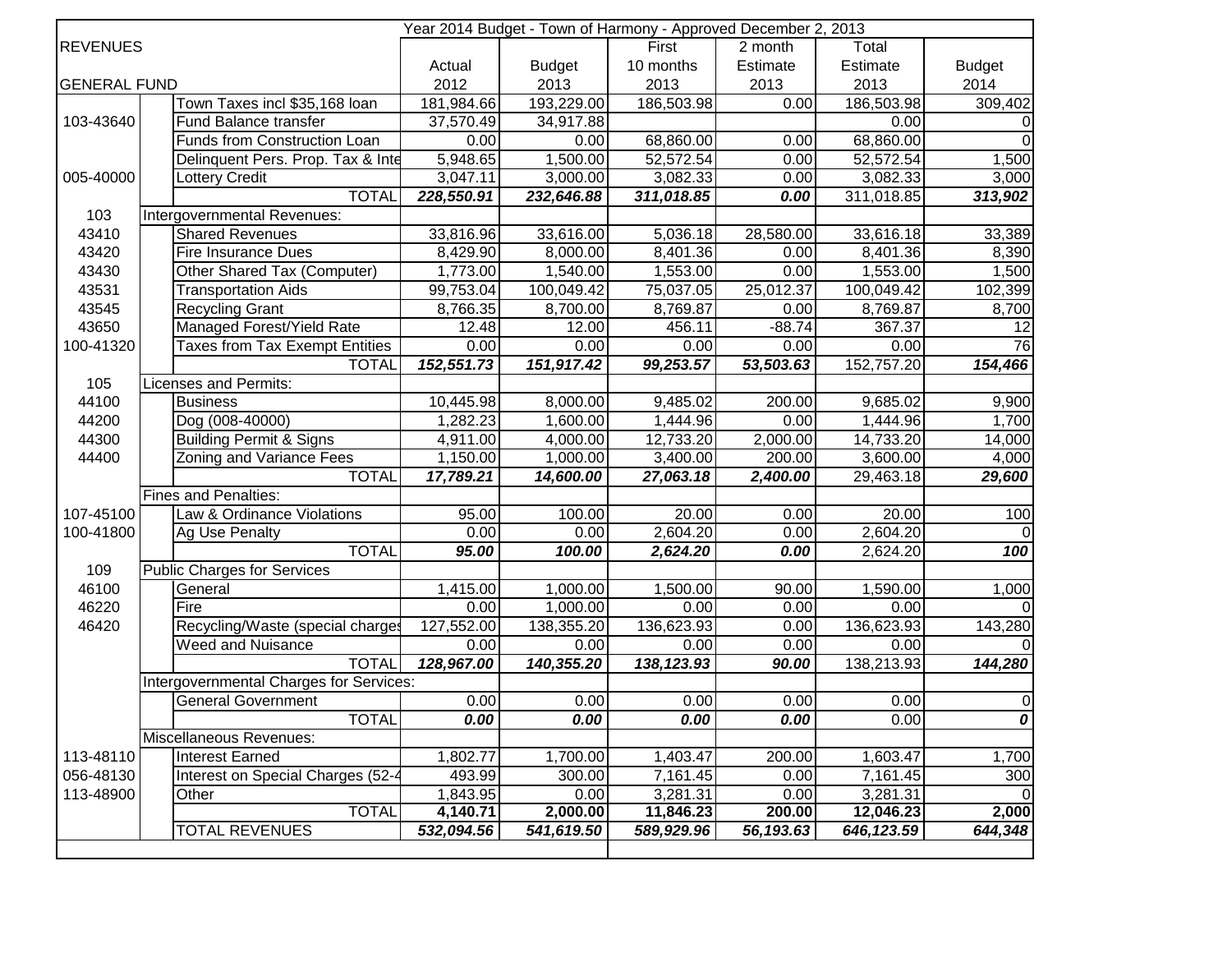| Actual<br><b>Budget</b><br>10 months<br>Estimate<br>Estimate<br>2012<br>2013<br>2013<br>2013<br>2013<br>118<br><b>General Government</b><br>Legislative Board:<br>51100<br>6,865.01<br>6,875.01<br>Chairman - Salary<br>5,500.00<br>5,956.00<br>10.00<br>525.94<br>Chairman - SS & med<br>866.94<br>508.00<br>0.00<br>525.94<br>b<br>13,316.38<br>10,208.00<br>10,832.00<br>13,316.38<br>Supervisor - Salary (4)<br>0.00<br>2,015.00<br>1,018.75<br>1,018.75<br>Supervisor - SS & med<br>1,700.76<br>0.00<br>b<br>994<br>Meetings (\$27)<br>2,500.00<br>2,506.89<br>0.00<br>0.00<br>0.00<br>1,000.00<br>3,794.19<br>4,000.00<br>2,794.19<br>Legislative - Expenses<br>3,666.04<br>C<br>1,010.00<br><b>SUBTOTAL</b><br>24,448.63<br>25,811.00<br>24,520.27<br>25,530.27<br><b>Financial Administration:</b><br>7,696.00<br>8,339.00<br>8,313.74<br>8,333.84<br>51500<br>Treasurer - Salary<br>20.10<br>638.00<br>637.54<br>637.54<br>Treasurer - SS & med<br>1,084.86<br>0.00<br>b<br>643<br>2,000.00<br>200.00<br>1,407.23<br>1,627.67<br>1,207.23<br>Treasurer - Expenses<br>C<br>24,000.00<br>24,000.00<br>20,000.00<br>4,000.00<br>24,000.00<br>Assessor - Salary<br>2,276.95<br>Assessor - Expenses<br>500.00<br>124.54<br>124.54<br>0.00<br>500<br>a<br>Other finance processing<br>2,152.37<br>40.00<br>0.00<br>40.00<br>0.00<br>35,477.00<br>30,323.05<br>4,220.10<br>34,543.15<br>38,837.85<br><b>SUBTOTAL</b><br><b>General Administration:</b><br>51400<br>27,072.00<br>26,867.94<br>Clerk - Salary<br>25,000.00<br>202.80<br>27,070.74<br>3,524.12<br>2,071.00<br>2,070.96<br>2,070.96<br>Clerk - SS & med<br>0.00<br>2,121<br>b<br>3,572.06<br>700.00<br>4,272.06<br>5,002.23<br>4,500.00<br>Clerk - Expenses<br>C<br>2,500.00<br>946.19<br>135.00<br>1,081.19<br>Election workers<br>5,314.77<br>a<br>Deputy Clerk - Salary<br>0.00<br>0.00<br>0.00<br>0.00<br>0.00<br>b<br>$\Omega$<br>Deputy Clerk - SS & med<br>0.00<br>0.00<br>0.00<br>0.00<br>0.00<br>C<br>38,841.12<br>36,143.00<br>33,457.15<br>1,037.80<br>34,494.95<br>38,343<br><b>SUBTOTAL</b><br>18,959.72<br>12,000.00<br>13,420.55<br>2,000.00<br>15,420.55<br>51300<br>Legal<br>9,000.00<br>9,000.00<br>51600<br>Office- Rent, Furnishings and Pho<br>9,017.94<br>7,500.00<br>1,500.00<br>6,364.50<br>6,099.50<br>6,100.00<br>6,364.50<br>51938<br>0.00<br>Insurance<br>150.00<br>0.00<br>Miscellaneous<br>0.00<br>0.00<br>0.00<br>30,785.05<br>34,077.16<br>27,250.00<br>27,285.05<br>3,500.00<br><b>SUBTOTAL</b><br><b>TOTAL</b><br>136,204.76<br>124,681.00<br>115,585.52<br>9,767.90<br>125,353.42<br>129,866<br>Health and Human Services:<br>124<br><b>Animal Control</b><br>1,515.00<br>1,950.00<br>1,000.00<br>280.00<br>1,795.00<br>54100<br>525.00<br>1,125.00<br>750.00<br>750.00<br>54910<br>0.00<br>Cemetery<br><b>TOTAL</b><br>2,125.00<br>2,265.00<br>280.00<br>2,545.00<br>2,475.00<br>122<br>Public Works:<br><b>Snow Removal</b><br>53311<br>19,488.20<br>42,500.00<br>41,763.15<br>0.00<br>41,763.15<br>5,000.00<br>44,985.12<br><b>Highway Maintenance</b><br>41,457.83<br>40,000.00<br>39,985.12<br>5,959.64<br>4,000.00<br>0.00<br><b>Brush Cutting</b><br>0.00 | <b>EXPENDITURES</b> |  |  | First | 2 month | Total |  |               |
|-------------------------------------------------------------------------------------------------------------------------------------------------------------------------------------------------------------------------------------------------------------------------------------------------------------------------------------------------------------------------------------------------------------------------------------------------------------------------------------------------------------------------------------------------------------------------------------------------------------------------------------------------------------------------------------------------------------------------------------------------------------------------------------------------------------------------------------------------------------------------------------------------------------------------------------------------------------------------------------------------------------------------------------------------------------------------------------------------------------------------------------------------------------------------------------------------------------------------------------------------------------------------------------------------------------------------------------------------------------------------------------------------------------------------------------------------------------------------------------------------------------------------------------------------------------------------------------------------------------------------------------------------------------------------------------------------------------------------------------------------------------------------------------------------------------------------------------------------------------------------------------------------------------------------------------------------------------------------------------------------------------------------------------------------------------------------------------------------------------------------------------------------------------------------------------------------------------------------------------------------------------------------------------------------------------------------------------------------------------------------------------------------------------------------------------------------------------------------------------------------------------------------------------------------------------------------------------------------------------------------------------------------------------------------------------------------------------------------------------------------------------------------------------------------------------------------------------------------------------------------------------------------------------------------------------------------------------------------------------------------------------------------------------------------------------------------------------------------------------------------------------------------------------------|---------------------|--|--|-------|---------|-------|--|---------------|
|                                                                                                                                                                                                                                                                                                                                                                                                                                                                                                                                                                                                                                                                                                                                                                                                                                                                                                                                                                                                                                                                                                                                                                                                                                                                                                                                                                                                                                                                                                                                                                                                                                                                                                                                                                                                                                                                                                                                                                                                                                                                                                                                                                                                                                                                                                                                                                                                                                                                                                                                                                                                                                                                                                                                                                                                                                                                                                                                                                                                                                                                                                                                                                   |                     |  |  |       |         |       |  | <b>Budget</b> |
|                                                                                                                                                                                                                                                                                                                                                                                                                                                                                                                                                                                                                                                                                                                                                                                                                                                                                                                                                                                                                                                                                                                                                                                                                                                                                                                                                                                                                                                                                                                                                                                                                                                                                                                                                                                                                                                                                                                                                                                                                                                                                                                                                                                                                                                                                                                                                                                                                                                                                                                                                                                                                                                                                                                                                                                                                                                                                                                                                                                                                                                                                                                                                                   |                     |  |  |       |         |       |  | 2014          |
|                                                                                                                                                                                                                                                                                                                                                                                                                                                                                                                                                                                                                                                                                                                                                                                                                                                                                                                                                                                                                                                                                                                                                                                                                                                                                                                                                                                                                                                                                                                                                                                                                                                                                                                                                                                                                                                                                                                                                                                                                                                                                                                                                                                                                                                                                                                                                                                                                                                                                                                                                                                                                                                                                                                                                                                                                                                                                                                                                                                                                                                                                                                                                                   |                     |  |  |       |         |       |  |               |
|                                                                                                                                                                                                                                                                                                                                                                                                                                                                                                                                                                                                                                                                                                                                                                                                                                                                                                                                                                                                                                                                                                                                                                                                                                                                                                                                                                                                                                                                                                                                                                                                                                                                                                                                                                                                                                                                                                                                                                                                                                                                                                                                                                                                                                                                                                                                                                                                                                                                                                                                                                                                                                                                                                                                                                                                                                                                                                                                                                                                                                                                                                                                                                   |                     |  |  |       |         |       |  |               |
|                                                                                                                                                                                                                                                                                                                                                                                                                                                                                                                                                                                                                                                                                                                                                                                                                                                                                                                                                                                                                                                                                                                                                                                                                                                                                                                                                                                                                                                                                                                                                                                                                                                                                                                                                                                                                                                                                                                                                                                                                                                                                                                                                                                                                                                                                                                                                                                                                                                                                                                                                                                                                                                                                                                                                                                                                                                                                                                                                                                                                                                                                                                                                                   |                     |  |  |       |         |       |  | 5,956         |
|                                                                                                                                                                                                                                                                                                                                                                                                                                                                                                                                                                                                                                                                                                                                                                                                                                                                                                                                                                                                                                                                                                                                                                                                                                                                                                                                                                                                                                                                                                                                                                                                                                                                                                                                                                                                                                                                                                                                                                                                                                                                                                                                                                                                                                                                                                                                                                                                                                                                                                                                                                                                                                                                                                                                                                                                                                                                                                                                                                                                                                                                                                                                                                   |                     |  |  |       |         |       |  | 538           |
|                                                                                                                                                                                                                                                                                                                                                                                                                                                                                                                                                                                                                                                                                                                                                                                                                                                                                                                                                                                                                                                                                                                                                                                                                                                                                                                                                                                                                                                                                                                                                                                                                                                                                                                                                                                                                                                                                                                                                                                                                                                                                                                                                                                                                                                                                                                                                                                                                                                                                                                                                                                                                                                                                                                                                                                                                                                                                                                                                                                                                                                                                                                                                                   |                     |  |  |       |         |       |  | 10,832        |
|                                                                                                                                                                                                                                                                                                                                                                                                                                                                                                                                                                                                                                                                                                                                                                                                                                                                                                                                                                                                                                                                                                                                                                                                                                                                                                                                                                                                                                                                                                                                                                                                                                                                                                                                                                                                                                                                                                                                                                                                                                                                                                                                                                                                                                                                                                                                                                                                                                                                                                                                                                                                                                                                                                                                                                                                                                                                                                                                                                                                                                                                                                                                                                   |                     |  |  |       |         |       |  |               |
|                                                                                                                                                                                                                                                                                                                                                                                                                                                                                                                                                                                                                                                                                                                                                                                                                                                                                                                                                                                                                                                                                                                                                                                                                                                                                                                                                                                                                                                                                                                                                                                                                                                                                                                                                                                                                                                                                                                                                                                                                                                                                                                                                                                                                                                                                                                                                                                                                                                                                                                                                                                                                                                                                                                                                                                                                                                                                                                                                                                                                                                                                                                                                                   |                     |  |  |       |         |       |  | 3,240         |
|                                                                                                                                                                                                                                                                                                                                                                                                                                                                                                                                                                                                                                                                                                                                                                                                                                                                                                                                                                                                                                                                                                                                                                                                                                                                                                                                                                                                                                                                                                                                                                                                                                                                                                                                                                                                                                                                                                                                                                                                                                                                                                                                                                                                                                                                                                                                                                                                                                                                                                                                                                                                                                                                                                                                                                                                                                                                                                                                                                                                                                                                                                                                                                   |                     |  |  |       |         |       |  | 4,000         |
|                                                                                                                                                                                                                                                                                                                                                                                                                                                                                                                                                                                                                                                                                                                                                                                                                                                                                                                                                                                                                                                                                                                                                                                                                                                                                                                                                                                                                                                                                                                                                                                                                                                                                                                                                                                                                                                                                                                                                                                                                                                                                                                                                                                                                                                                                                                                                                                                                                                                                                                                                                                                                                                                                                                                                                                                                                                                                                                                                                                                                                                                                                                                                                   |                     |  |  |       |         |       |  | 25,560        |
|                                                                                                                                                                                                                                                                                                                                                                                                                                                                                                                                                                                                                                                                                                                                                                                                                                                                                                                                                                                                                                                                                                                                                                                                                                                                                                                                                                                                                                                                                                                                                                                                                                                                                                                                                                                                                                                                                                                                                                                                                                                                                                                                                                                                                                                                                                                                                                                                                                                                                                                                                                                                                                                                                                                                                                                                                                                                                                                                                                                                                                                                                                                                                                   |                     |  |  |       |         |       |  |               |
|                                                                                                                                                                                                                                                                                                                                                                                                                                                                                                                                                                                                                                                                                                                                                                                                                                                                                                                                                                                                                                                                                                                                                                                                                                                                                                                                                                                                                                                                                                                                                                                                                                                                                                                                                                                                                                                                                                                                                                                                                                                                                                                                                                                                                                                                                                                                                                                                                                                                                                                                                                                                                                                                                                                                                                                                                                                                                                                                                                                                                                                                                                                                                                   |                     |  |  |       |         |       |  | 8,400         |
|                                                                                                                                                                                                                                                                                                                                                                                                                                                                                                                                                                                                                                                                                                                                                                                                                                                                                                                                                                                                                                                                                                                                                                                                                                                                                                                                                                                                                                                                                                                                                                                                                                                                                                                                                                                                                                                                                                                                                                                                                                                                                                                                                                                                                                                                                                                                                                                                                                                                                                                                                                                                                                                                                                                                                                                                                                                                                                                                                                                                                                                                                                                                                                   |                     |  |  |       |         |       |  |               |
|                                                                                                                                                                                                                                                                                                                                                                                                                                                                                                                                                                                                                                                                                                                                                                                                                                                                                                                                                                                                                                                                                                                                                                                                                                                                                                                                                                                                                                                                                                                                                                                                                                                                                                                                                                                                                                                                                                                                                                                                                                                                                                                                                                                                                                                                                                                                                                                                                                                                                                                                                                                                                                                                                                                                                                                                                                                                                                                                                                                                                                                                                                                                                                   |                     |  |  |       |         |       |  | 2,000         |
|                                                                                                                                                                                                                                                                                                                                                                                                                                                                                                                                                                                                                                                                                                                                                                                                                                                                                                                                                                                                                                                                                                                                                                                                                                                                                                                                                                                                                                                                                                                                                                                                                                                                                                                                                                                                                                                                                                                                                                                                                                                                                                                                                                                                                                                                                                                                                                                                                                                                                                                                                                                                                                                                                                                                                                                                                                                                                                                                                                                                                                                                                                                                                                   |                     |  |  |       |         |       |  | 24,000        |
|                                                                                                                                                                                                                                                                                                                                                                                                                                                                                                                                                                                                                                                                                                                                                                                                                                                                                                                                                                                                                                                                                                                                                                                                                                                                                                                                                                                                                                                                                                                                                                                                                                                                                                                                                                                                                                                                                                                                                                                                                                                                                                                                                                                                                                                                                                                                                                                                                                                                                                                                                                                                                                                                                                                                                                                                                                                                                                                                                                                                                                                                                                                                                                   |                     |  |  |       |         |       |  |               |
|                                                                                                                                                                                                                                                                                                                                                                                                                                                                                                                                                                                                                                                                                                                                                                                                                                                                                                                                                                                                                                                                                                                                                                                                                                                                                                                                                                                                                                                                                                                                                                                                                                                                                                                                                                                                                                                                                                                                                                                                                                                                                                                                                                                                                                                                                                                                                                                                                                                                                                                                                                                                                                                                                                                                                                                                                                                                                                                                                                                                                                                                                                                                                                   |                     |  |  |       |         |       |  |               |
|                                                                                                                                                                                                                                                                                                                                                                                                                                                                                                                                                                                                                                                                                                                                                                                                                                                                                                                                                                                                                                                                                                                                                                                                                                                                                                                                                                                                                                                                                                                                                                                                                                                                                                                                                                                                                                                                                                                                                                                                                                                                                                                                                                                                                                                                                                                                                                                                                                                                                                                                                                                                                                                                                                                                                                                                                                                                                                                                                                                                                                                                                                                                                                   |                     |  |  |       |         |       |  | 35,543        |
|                                                                                                                                                                                                                                                                                                                                                                                                                                                                                                                                                                                                                                                                                                                                                                                                                                                                                                                                                                                                                                                                                                                                                                                                                                                                                                                                                                                                                                                                                                                                                                                                                                                                                                                                                                                                                                                                                                                                                                                                                                                                                                                                                                                                                                                                                                                                                                                                                                                                                                                                                                                                                                                                                                                                                                                                                                                                                                                                                                                                                                                                                                                                                                   |                     |  |  |       |         |       |  |               |
|                                                                                                                                                                                                                                                                                                                                                                                                                                                                                                                                                                                                                                                                                                                                                                                                                                                                                                                                                                                                                                                                                                                                                                                                                                                                                                                                                                                                                                                                                                                                                                                                                                                                                                                                                                                                                                                                                                                                                                                                                                                                                                                                                                                                                                                                                                                                                                                                                                                                                                                                                                                                                                                                                                                                                                                                                                                                                                                                                                                                                                                                                                                                                                   |                     |  |  |       |         |       |  | 27,722        |
|                                                                                                                                                                                                                                                                                                                                                                                                                                                                                                                                                                                                                                                                                                                                                                                                                                                                                                                                                                                                                                                                                                                                                                                                                                                                                                                                                                                                                                                                                                                                                                                                                                                                                                                                                                                                                                                                                                                                                                                                                                                                                                                                                                                                                                                                                                                                                                                                                                                                                                                                                                                                                                                                                                                                                                                                                                                                                                                                                                                                                                                                                                                                                                   |                     |  |  |       |         |       |  |               |
|                                                                                                                                                                                                                                                                                                                                                                                                                                                                                                                                                                                                                                                                                                                                                                                                                                                                                                                                                                                                                                                                                                                                                                                                                                                                                                                                                                                                                                                                                                                                                                                                                                                                                                                                                                                                                                                                                                                                                                                                                                                                                                                                                                                                                                                                                                                                                                                                                                                                                                                                                                                                                                                                                                                                                                                                                                                                                                                                                                                                                                                                                                                                                                   |                     |  |  |       |         |       |  | 5,000         |
|                                                                                                                                                                                                                                                                                                                                                                                                                                                                                                                                                                                                                                                                                                                                                                                                                                                                                                                                                                                                                                                                                                                                                                                                                                                                                                                                                                                                                                                                                                                                                                                                                                                                                                                                                                                                                                                                                                                                                                                                                                                                                                                                                                                                                                                                                                                                                                                                                                                                                                                                                                                                                                                                                                                                                                                                                                                                                                                                                                                                                                                                                                                                                                   |                     |  |  |       |         |       |  | 3,500         |
|                                                                                                                                                                                                                                                                                                                                                                                                                                                                                                                                                                                                                                                                                                                                                                                                                                                                                                                                                                                                                                                                                                                                                                                                                                                                                                                                                                                                                                                                                                                                                                                                                                                                                                                                                                                                                                                                                                                                                                                                                                                                                                                                                                                                                                                                                                                                                                                                                                                                                                                                                                                                                                                                                                                                                                                                                                                                                                                                                                                                                                                                                                                                                                   |                     |  |  |       |         |       |  |               |
|                                                                                                                                                                                                                                                                                                                                                                                                                                                                                                                                                                                                                                                                                                                                                                                                                                                                                                                                                                                                                                                                                                                                                                                                                                                                                                                                                                                                                                                                                                                                                                                                                                                                                                                                                                                                                                                                                                                                                                                                                                                                                                                                                                                                                                                                                                                                                                                                                                                                                                                                                                                                                                                                                                                                                                                                                                                                                                                                                                                                                                                                                                                                                                   |                     |  |  |       |         |       |  | $\Omega$      |
|                                                                                                                                                                                                                                                                                                                                                                                                                                                                                                                                                                                                                                                                                                                                                                                                                                                                                                                                                                                                                                                                                                                                                                                                                                                                                                                                                                                                                                                                                                                                                                                                                                                                                                                                                                                                                                                                                                                                                                                                                                                                                                                                                                                                                                                                                                                                                                                                                                                                                                                                                                                                                                                                                                                                                                                                                                                                                                                                                                                                                                                                                                                                                                   |                     |  |  |       |         |       |  |               |
|                                                                                                                                                                                                                                                                                                                                                                                                                                                                                                                                                                                                                                                                                                                                                                                                                                                                                                                                                                                                                                                                                                                                                                                                                                                                                                                                                                                                                                                                                                                                                                                                                                                                                                                                                                                                                                                                                                                                                                                                                                                                                                                                                                                                                                                                                                                                                                                                                                                                                                                                                                                                                                                                                                                                                                                                                                                                                                                                                                                                                                                                                                                                                                   |                     |  |  |       |         |       |  |               |
|                                                                                                                                                                                                                                                                                                                                                                                                                                                                                                                                                                                                                                                                                                                                                                                                                                                                                                                                                                                                                                                                                                                                                                                                                                                                                                                                                                                                                                                                                                                                                                                                                                                                                                                                                                                                                                                                                                                                                                                                                                                                                                                                                                                                                                                                                                                                                                                                                                                                                                                                                                                                                                                                                                                                                                                                                                                                                                                                                                                                                                                                                                                                                                   |                     |  |  |       |         |       |  | 15,000        |
|                                                                                                                                                                                                                                                                                                                                                                                                                                                                                                                                                                                                                                                                                                                                                                                                                                                                                                                                                                                                                                                                                                                                                                                                                                                                                                                                                                                                                                                                                                                                                                                                                                                                                                                                                                                                                                                                                                                                                                                                                                                                                                                                                                                                                                                                                                                                                                                                                                                                                                                                                                                                                                                                                                                                                                                                                                                                                                                                                                                                                                                                                                                                                                   |                     |  |  |       |         |       |  | 9,020         |
|                                                                                                                                                                                                                                                                                                                                                                                                                                                                                                                                                                                                                                                                                                                                                                                                                                                                                                                                                                                                                                                                                                                                                                                                                                                                                                                                                                                                                                                                                                                                                                                                                                                                                                                                                                                                                                                                                                                                                                                                                                                                                                                                                                                                                                                                                                                                                                                                                                                                                                                                                                                                                                                                                                                                                                                                                                                                                                                                                                                                                                                                                                                                                                   |                     |  |  |       |         |       |  | 6,400         |
|                                                                                                                                                                                                                                                                                                                                                                                                                                                                                                                                                                                                                                                                                                                                                                                                                                                                                                                                                                                                                                                                                                                                                                                                                                                                                                                                                                                                                                                                                                                                                                                                                                                                                                                                                                                                                                                                                                                                                                                                                                                                                                                                                                                                                                                                                                                                                                                                                                                                                                                                                                                                                                                                                                                                                                                                                                                                                                                                                                                                                                                                                                                                                                   |                     |  |  |       |         |       |  |               |
|                                                                                                                                                                                                                                                                                                                                                                                                                                                                                                                                                                                                                                                                                                                                                                                                                                                                                                                                                                                                                                                                                                                                                                                                                                                                                                                                                                                                                                                                                                                                                                                                                                                                                                                                                                                                                                                                                                                                                                                                                                                                                                                                                                                                                                                                                                                                                                                                                                                                                                                                                                                                                                                                                                                                                                                                                                                                                                                                                                                                                                                                                                                                                                   |                     |  |  |       |         |       |  | 30,420        |
|                                                                                                                                                                                                                                                                                                                                                                                                                                                                                                                                                                                                                                                                                                                                                                                                                                                                                                                                                                                                                                                                                                                                                                                                                                                                                                                                                                                                                                                                                                                                                                                                                                                                                                                                                                                                                                                                                                                                                                                                                                                                                                                                                                                                                                                                                                                                                                                                                                                                                                                                                                                                                                                                                                                                                                                                                                                                                                                                                                                                                                                                                                                                                                   |                     |  |  |       |         |       |  |               |
|                                                                                                                                                                                                                                                                                                                                                                                                                                                                                                                                                                                                                                                                                                                                                                                                                                                                                                                                                                                                                                                                                                                                                                                                                                                                                                                                                                                                                                                                                                                                                                                                                                                                                                                                                                                                                                                                                                                                                                                                                                                                                                                                                                                                                                                                                                                                                                                                                                                                                                                                                                                                                                                                                                                                                                                                                                                                                                                                                                                                                                                                                                                                                                   |                     |  |  |       |         |       |  |               |
|                                                                                                                                                                                                                                                                                                                                                                                                                                                                                                                                                                                                                                                                                                                                                                                                                                                                                                                                                                                                                                                                                                                                                                                                                                                                                                                                                                                                                                                                                                                                                                                                                                                                                                                                                                                                                                                                                                                                                                                                                                                                                                                                                                                                                                                                                                                                                                                                                                                                                                                                                                                                                                                                                                                                                                                                                                                                                                                                                                                                                                                                                                                                                                   |                     |  |  |       |         |       |  |               |
|                                                                                                                                                                                                                                                                                                                                                                                                                                                                                                                                                                                                                                                                                                                                                                                                                                                                                                                                                                                                                                                                                                                                                                                                                                                                                                                                                                                                                                                                                                                                                                                                                                                                                                                                                                                                                                                                                                                                                                                                                                                                                                                                                                                                                                                                                                                                                                                                                                                                                                                                                                                                                                                                                                                                                                                                                                                                                                                                                                                                                                                                                                                                                                   |                     |  |  |       |         |       |  | 2,000         |
|                                                                                                                                                                                                                                                                                                                                                                                                                                                                                                                                                                                                                                                                                                                                                                                                                                                                                                                                                                                                                                                                                                                                                                                                                                                                                                                                                                                                                                                                                                                                                                                                                                                                                                                                                                                                                                                                                                                                                                                                                                                                                                                                                                                                                                                                                                                                                                                                                                                                                                                                                                                                                                                                                                                                                                                                                                                                                                                                                                                                                                                                                                                                                                   |                     |  |  |       |         |       |  | 1,125         |
|                                                                                                                                                                                                                                                                                                                                                                                                                                                                                                                                                                                                                                                                                                                                                                                                                                                                                                                                                                                                                                                                                                                                                                                                                                                                                                                                                                                                                                                                                                                                                                                                                                                                                                                                                                                                                                                                                                                                                                                                                                                                                                                                                                                                                                                                                                                                                                                                                                                                                                                                                                                                                                                                                                                                                                                                                                                                                                                                                                                                                                                                                                                                                                   |                     |  |  |       |         |       |  | 3,125         |
|                                                                                                                                                                                                                                                                                                                                                                                                                                                                                                                                                                                                                                                                                                                                                                                                                                                                                                                                                                                                                                                                                                                                                                                                                                                                                                                                                                                                                                                                                                                                                                                                                                                                                                                                                                                                                                                                                                                                                                                                                                                                                                                                                                                                                                                                                                                                                                                                                                                                                                                                                                                                                                                                                                                                                                                                                                                                                                                                                                                                                                                                                                                                                                   |                     |  |  |       |         |       |  |               |
|                                                                                                                                                                                                                                                                                                                                                                                                                                                                                                                                                                                                                                                                                                                                                                                                                                                                                                                                                                                                                                                                                                                                                                                                                                                                                                                                                                                                                                                                                                                                                                                                                                                                                                                                                                                                                                                                                                                                                                                                                                                                                                                                                                                                                                                                                                                                                                                                                                                                                                                                                                                                                                                                                                                                                                                                                                                                                                                                                                                                                                                                                                                                                                   |                     |  |  |       |         |       |  | 42,000        |
|                                                                                                                                                                                                                                                                                                                                                                                                                                                                                                                                                                                                                                                                                                                                                                                                                                                                                                                                                                                                                                                                                                                                                                                                                                                                                                                                                                                                                                                                                                                                                                                                                                                                                                                                                                                                                                                                                                                                                                                                                                                                                                                                                                                                                                                                                                                                                                                                                                                                                                                                                                                                                                                                                                                                                                                                                                                                                                                                                                                                                                                                                                                                                                   |                     |  |  |       |         |       |  | 38,000        |
|                                                                                                                                                                                                                                                                                                                                                                                                                                                                                                                                                                                                                                                                                                                                                                                                                                                                                                                                                                                                                                                                                                                                                                                                                                                                                                                                                                                                                                                                                                                                                                                                                                                                                                                                                                                                                                                                                                                                                                                                                                                                                                                                                                                                                                                                                                                                                                                                                                                                                                                                                                                                                                                                                                                                                                                                                                                                                                                                                                                                                                                                                                                                                                   |                     |  |  |       |         |       |  | 2,000         |